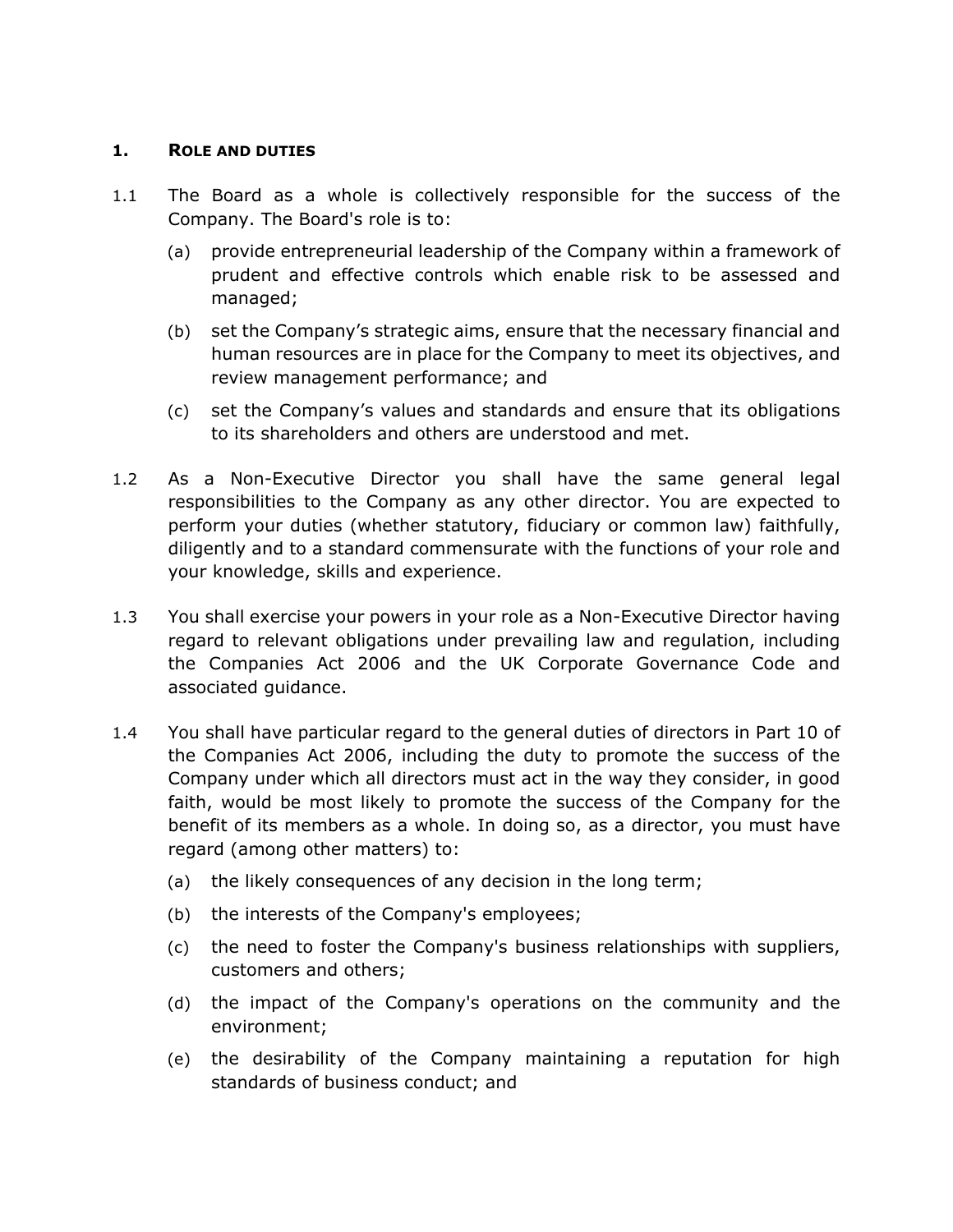- (f) the need to act fairly as between the members of the Company.
- 1.5 You shall have regard to the Financial Reporting Council's UK Corporate Governance Code and associated Guidance on Board Effectiveness in respect of the role of the Board and the role of the non-executive director and to the Code of Conduct for Board Members on Public Bodies.
- 1.6 In your role as Postmaster Non-Executive Director, you shall also be required to:
	- (a) constructively challenge and help develop proposals on strategy;
	- (b) scrutinise the performance of management in meeting agreed goals and objectives and monitor the reporting of performance;
	- (c) satisfy yourself on the integrity of financial information and that financial controls and systems of risk management are robust and defensible;
	- (d) be responsible for determining appropriate levels of remuneration of executive directors and have a prime role in appointing and, where necessary, removing senior management and in succession planning;
	- (e) devote time to developing and refreshing your knowledge and skills;
	- (f) uphold high standards of integrity and probity and support the executive directors in instilling the appropriate culture, values and behaviours in the boardroom and beyond;
	- (g) satisfy yourself as to the Company's ongoing and consistent compliance with any regulatory responsibilities;
	- (h) insist on receiving high-quality information sufficiently in advance of Board meetings;
	- (i) take into account the views of shareholders and other stakeholders where appropriate;
	- (j) make sufficient time available to discharge your responsibilities effectively;
	- (k) exercise relevant powers under, and abide by, the Articles;
	- (l) disclose the nature and extent of any direct or indirect interest you may have in any matter being considered at a Board or committee meeting and, except as permitted under the Articles you will not vote on any resolution of the Board, or of one of its committees, on any matter where you have any direct or indirect interest;
	- (m) immediately report your own wrongdoing or the wrongdoing or proposed wrongdoing of any employee or other director of the Company of which you become aware to the senior independent director;